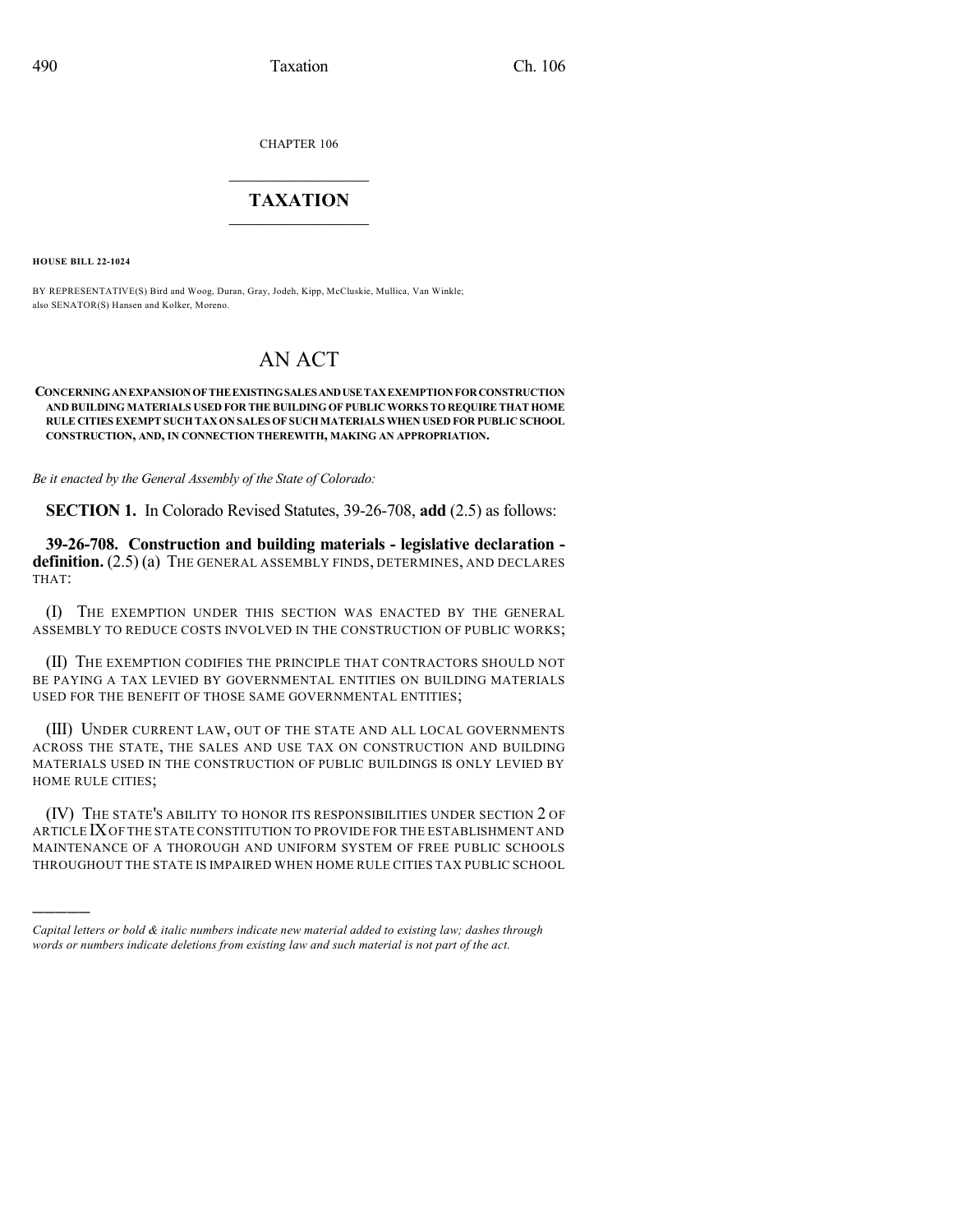## Ch. 106 Taxation 491

CONSTRUCTION MATERIALS BECAUSE THIS TAX INCREASES THE COST OF PROVIDING PUBLIC EDUCATION WITHIN THE BOUNDARIES OF THESE MUNICIPALITIES AS CONTRASTED WITH PUBLIC SCHOOLS LOCATED WITHIN THE BOUNDARIES OF OTHER MUNICIPALITIES THAT DO NOT TAX THESE MATERIALS;

(V) THE STATE'S RESPONSIBILITY TO PROVIDE A THOROUGH AND UNIFORM EDUCATION IS FURTHER IMPAIRED BY THE INCENTIVES CREATED BY THE CURRENT TAX DISPARITIES. SPECIFICALLY, INSOFAR AS SCHOOL DISTRICTS SERVE THE RESIDENTS OF MULTIPLE MUNICIPALITIES AND NOT ALL OF THE MUNICIPALITIES TAX PUBLIC SCHOOL CONSTRUCTION MATERIALS, SCHOOL DISTRICTS ARE GIVEN INCENTIVES TO BUILD SCHOOLS WITHIN THOSE MUNICIPALITIES WHERE THE SALES AND USE TAX IS NOT LEVIED, RATHER THAN WHERE THE PUBLIC SCHOOLS ARE MOST NEEDED, THEREBY DEPRIVING STUDENTS AND COMMUNITIES OF LOCAL EDUCATION RESOURCES.

(VI) EXTENDING THE EXEMPTION TO INCLUDE HOME RULE CITIES WOULD ELIMINATE THESE BARRIERS AND DISPARITIES AND ASSIST THE STATE IN HONORING ITS RESPONSIBILITIES UNDER SECTION 2OFARTICLE IXOF THE STATE CONSTITUTION;

(VII) THE CURRENT TAXING SYSTEM ALSO CREATES NEGATIVE EXTRATERRITORIAL IMPACTS BECAUSE TAXPAYERS THAT RESIDE IN SCHOOL DISTRICTS THAT SERVE BOTH TAXING AND NONTAXING MUNICIPALITIES MUST SUBSIDIZE THE COST OF THE SALES AND USE TAX LEVIED WHEN PUBLIC SCHOOLS ARE BUILT IN MUNICIPALITIES THAT TAX PUBLIC SCHOOL CONSTRUCTION MATERIALS, EVEN WHEN SUCH RESIDENTS DO NOT RESIDE IN THE TAXING MUNICIPALITY AND THEIR CHILDREN DO NOT ATTEND PUBLIC SCHOOLS IN THE TAXING MUNICIPALITY;

(VIII) EXTENDING THE EXEMPTION TO INCLUDE THE SALES AND USE TAX LEVIED BY HOME RULE CITIES ON PUBLIC SCHOOL CONSTRUCTION MATERIALS WOULD REDUCE THE OVERALL COSTS OF CONSTRUCTING SUCH FACILITIES FOR THE MANY JURISDICTIONS ACROSS THE STATE THAT ARE HOME RULE CITIES; AND

(IX) EXTENDING THE EXEMPTION TO INCLUDE HOME RULE CITIES WOULD ALSO PROMOTE A UNIFORM AND CONSISTENT TREATMENT OF THE SALE OF BUILDING AND CONSTRUCTION MATERIALS STATEWIDE,THEREBY FACILITATING A MORE CONSISTENT AND UNIFORM TAX STRUCTURE, WOULD LIMIT THE NEGATIVE EXTRATERRITORIAL EFFECTS OF THIS DISPARATE TAX TREATMENT, AND ENHANCE TAXPAYER EQUITY IN ALL SCHOOL DISTRICTS STATEWIDE. ACCORDINGLY, THE MATTERS ADDRESSED IN SUBSECTION (2.5)(b) OF THIS SECTION ARE MATTERS OF STATEWIDE CONCERN.

(b) NOTWITHSTANDING ANY OTHER PROVISION OF LAW, IN ADDITION TO THE EXEMPTION FROM TAXATION CREATED BY SUBSECTIONS  $(1)$  AND  $(2)$  OF THIS SECTION, THERE SHALL ALSO BE EXEMPT FROM TAXATION UNDER PART 1 OF THIS ARTICLE 26 ANY TAX LEVIED BY A HOME RULE CITY ON ALL SALES OF CONSTRUCTION AND BUILDING MATERIALS TO CONTRACTORS AND SUBCONTRACTORS FOR USE IN THE BUILDING, ERECTION, ALTERATION, OR REPAIR OF A PUBLIC SCHOOL.

(c) AS USED IN SUBSECTION (2.5)(b) OF THIS SECTION, "PUBLIC SCHOOL" MEANS A SCHOOL THAT SERVES ANY OF GRADES KINDERGARTEN THROUGH TWELVE AND THAT DERIVES ITS SUPPORT, IN WHOLE OR IN PART, FROM REVENUE RAISED BY A GENERAL STATE OR SCHOOL DISTRICT TAX. "PUBLIC SCHOOL" INCLUDES A CHARTER